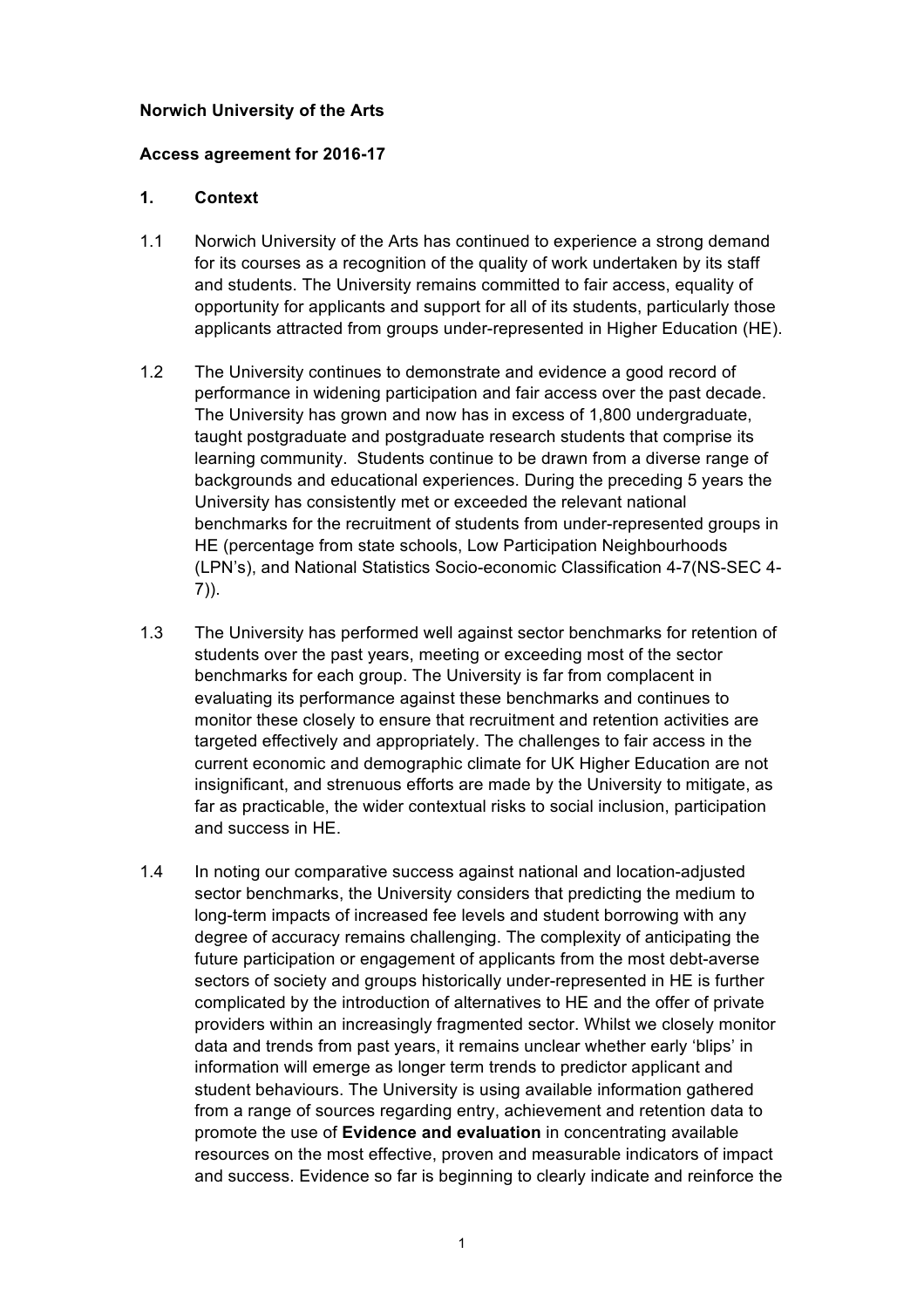view that outreach activities are highly and potentially the most effective means of promoting fair access to HE and eliciting applications for prospective entrants from under-represented groups.

- 1.5 The University collaborates wherever possible with other organisations; Higher Education Institutions (HEIs), Schools and other public and private sector partners in order to maximise the beneficial impacts of work and reduce duplication of effort. The University has continued its engagement with other HEI partners through participation in the 'Move on up', 'Fly' and the 'Eyes on the Prize' initiative in collaboration with other regional providers. The University is also part of the Suffolk and Norfolk Collaborative Network (comprising the University of East Anglia (UEA), University Campus Suffolk (UCS), Norwich University of the Arts (NUA), City College Norwich and regional HE providers (UCS Centres for HE, Easton and Otley College, and College of West Anglia)) to reach out to every school in the region, ensure best practice and facilitate collaborative working aimed at increasing engagement of schools in the east.
- 1.6 Collaborative working for NUA involves collaboration with national as well as regional partners who are specialist providers within the HE sector. We continue to be an active member of the National Arts Learning Network (NALN) now incorporated as part of UKADIA (the UK Arts and Design Institutions Association) and have recently signed up to a new UKADIA project targeted at WP students. The University also works with other partners such as the Museums Service, Arts Council and a commercial television company in terms of taking its HE offer to (primarily) mature learners within workplace environments. The University is optimistic that this work will reach out to target groups who currently have little or no contact (or aspiration) with UK HE.
- 1.7 As described elsewhere, a number of our outreach activities are collaboratively driven; these include the Schools & Colleges Day (4.3.5), the provision and maintenance of Progression Agreements with feeder institutions (4.3.5), and 'Taster' sessions for prospective mature applicants with no prior HE experience (4.3.8). We are keen to further strengthen our collaborative work and have included targets to increase the number of Progression Agreements over the forthcoming period, as well as enhancing links with schools and engaging potentially a greater range and volume of WP applicants via taster sessions.
- 1.8 Based on the University's current entry profiles, and premised on our history of success in Widening Participation (WP), we continue our planning on the basis that the greatest potential impact of the revised fee regime will be on prospective young entrants to HE from SEC groups 4 - 7 potential applicants from Low Participation Neighbourhoods and mature applicants with more established life and financial commitments and constraints. On the basis of previous experience, the University is concentrating its outreach and retention initiatives on those activities that are most likely to mitigate emerging impacts of the change in HE fee structure. These activities focus on supporting the participation and continuity of study for under-represented groups in HE, this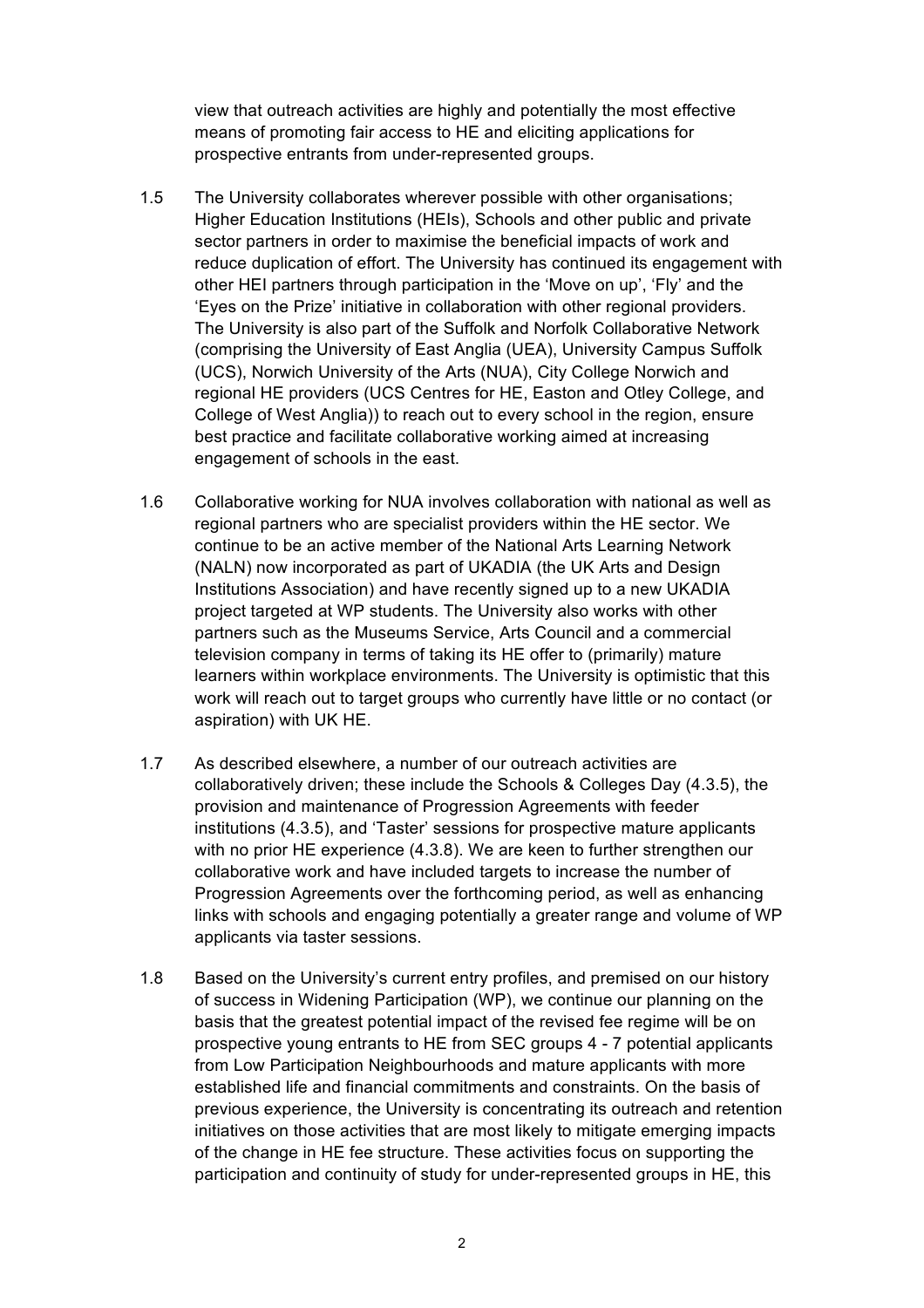in the face of ongoing economic uncertainty both within and beyond the HE sector.

- 1.9 The University's approach to the OFFA/Access Agreement and to its strategy for widening participation continues to weigh the imperatives of delivering effective outreach and robust retention in support of the continued success of our students. The quality and breadth of the University's course offer, its level of fee, and the targets and milestones for widening participation for 2015-16 onwards are, we believe, aspirational and challenging.
- 1.10 The University recognises that there is no single definition of widening participation, for the purposes of our OFFA/Access Agreement and its accompanying milestones and targets. The term 'WP' is used with reference to engaging target groups that have been identified as under-represented in UK Higher Education and in keeping with our proposed actions to ensure the success of such groups and individuals when they embark on a course of Higher Education through to its completion. This pluralistic approach to WP is emblematic of the University's commitment in terms of both finance and resources, to supporting and promoting fair access to its specialist courses in arts, design and media.

# **2. Fair Admissions**

- 2.1 Admissions procedures at the University are designed to offer equal access to all applicants. The University works closely with SPA (Supporting Professionalism in Admissions) to ensure currency of admissions practice and to facilitate professional updating with regard to its admissions processes. The University also continues to engage with UCAS, GuildHE (Admissions Network), and CHEAD to enhance its admissions procedures in keeping with current and emerging best practice in the sector. Revisions to entry profiles, published information, and procedures for assessing the needs of applicants with disabilities fully engage with SPA guidance and advice.
- 2.2 In common with the majority of art, design and media HE providers, applicants are invited to interview and their potential is assessed on the quality of their portfolio of creative work. Applicants access information on the application and interview process, portfolio preparation and other services provided by the University through the on-line Applicant Portal. The University has continued to improve the information delivered through this portal which we believe enhances the experience of applicants enabling them to make arrangements for interviews online, at their convenience. This assists applicants from all backgrounds in simplifying the application and entry process and providing contact information for further queries. Feedback from applicants collated from the 2013/14 admissions round indicated that 96% of respondents agreed that the Applicant Portal was easy to use and 97% agreed that the information was clear and useful to them. Feedback collected from 2014-15 applicants recorded similar satisfaction levels of 95% and 95% respectively while initial feedback from applicants for 2015-16 has indicated slightly higher satisfaction levels of 97% for both the ease of access to the portal and the usefulness of the information provided.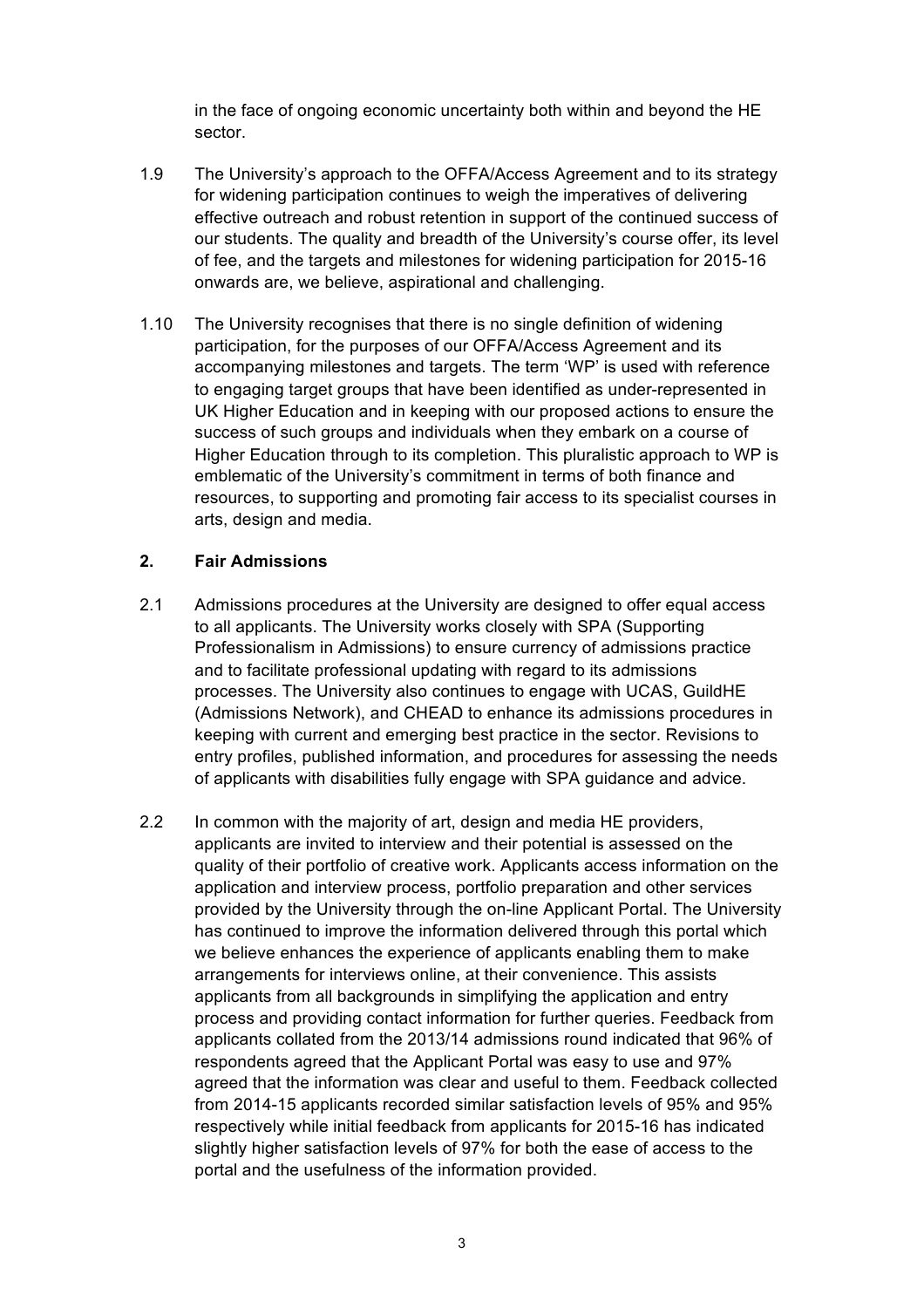- 2.3 The University has in place specific provision for applicants who declare a disability; an initial offer is made on the basis of the academic judgment of the interview panel, and support needs are further assessed by the Disability Support Group to ensure that the University can meet students' individual requirements and facilitate reasonable adjustment where appropriate. The Applicant Portal contains information on how to access disability support for the interview and an explanation of the application process.
- 2.4 The University continues to maintain and extend its Progression Agreements with FE colleges, schools and academies, employing the principles and protocols developed by lifelong learning networks such as the National Arts Learning Network. We maintain our active engagement in the National Arts Learning Network, as an integral part of the UK Art and Design Institutions Association (UKADIA), who continue to help disseminate good practice within the sector.

#### **3. Fees**

#### **3.1 Tuition fees for new entrants from 2016-17**

The University will charge £9,000 per annum to new entrants for its undergraduate courses in 2016-17, including those entering onto Year 0 of a 4 year degree.

Fees will rise in future years by no more than inflation and within permitted parameters from Her Majesty's Government.

The same fee level will be set for all undergraduate courses offered by the University.

#### **4. Expenditure on access, retention and progression**

# **4.1 Estimated expenditure on access, retention and progression measures for 2016-17**

4.1.1 The University expects to spend approximately £1,272,000 in 2016-17 on financial support, access, student success and progression measures. This equates to approximately 23% of the forecast higher fee income.

This expenditure will be broadly split between direct financial support for students (£692,000) and access, student success and progression measures targeted at under-represented groups (£580,000).

4.1.2 All of this expenditure is countable under the definition provided by the Office for Fair Access (OFFA).

#### **4.2 Assessment of access and retention record to date**

4.2.1 The University currently recruits a high proportion of students from underrepresented groups and has exceeded the HESA benchmarks in this area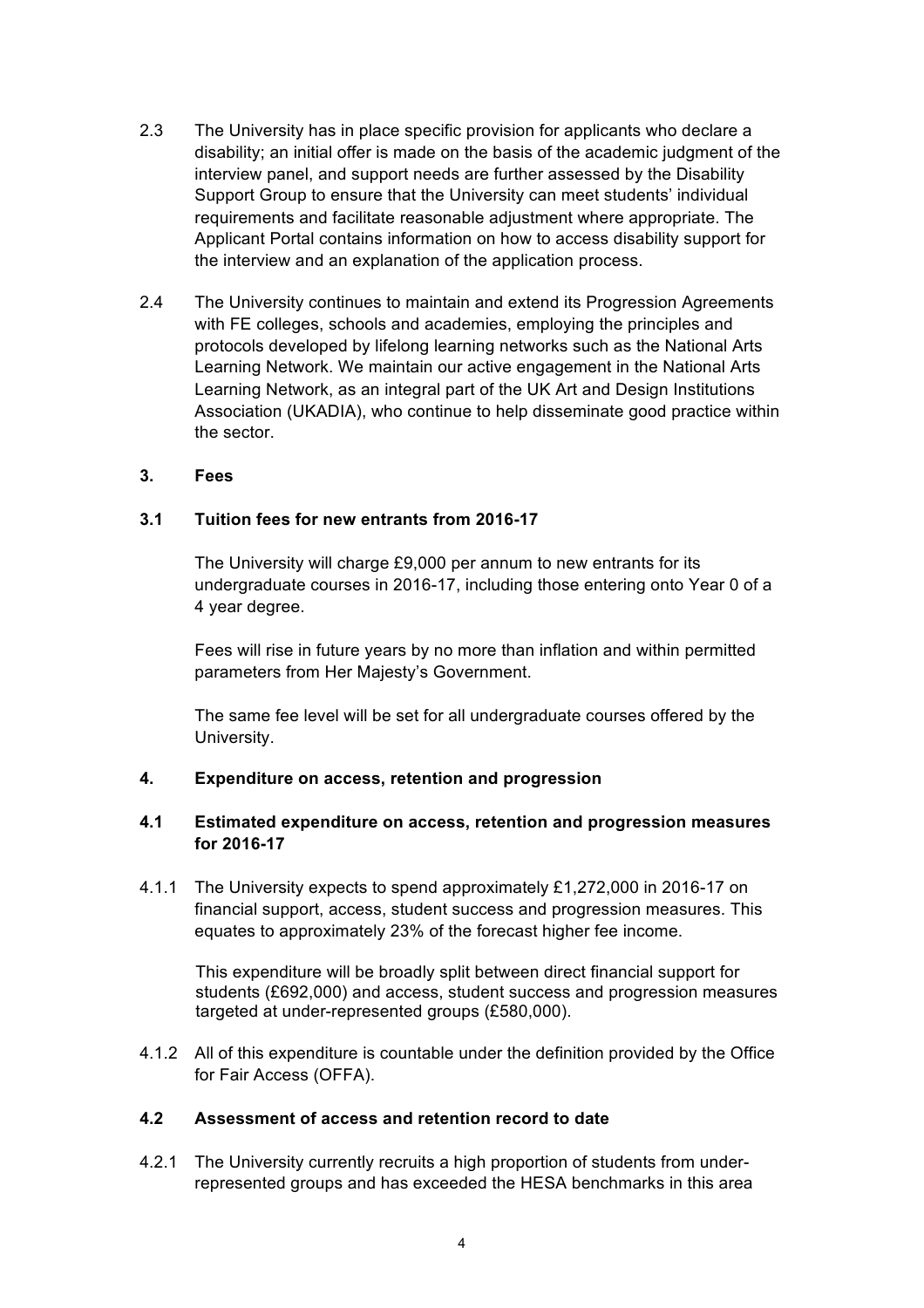over the past 5 years. The University has set its targets to provide challenging targets that will be sustainable in the longer term. The following paragraphs outline key performance indicators.

- 4.2.2 Participation of young students from socio-economic class NS-SEC 4-7 at the University increased by 70% between 2007-08 and 2012-13. The University has continued to improve participation from this under-represented group from 35.5% of young entrants in 2011-12 to 41.7% in 2013-14, exceeding the location adjusted benchmarks in each year (35.2% and 35.7% respectively). Targets reflect a challenging but achievable level of recruitment in a period of uncertainty.
- 4.2.3 The percentage of undergraduate students from Low Participation Neighbourhoods has remained above the HESA location adjusted benchmark since 2007-08. Participation based on the Participation of Local Areas (POLAR3) classification shows that the percentage of students from LPNs has increased from 15.5% to 17.3% between 2010-11 and 2013-14 (location adjusted benchmark of 12.8%).
- 4.2.4 The percentage of mature students with no HE experience and from Low Participation Neighbourhoods declined from 22.1% in 2011-12 to 13% in 2012-13 with the introduction of new fees. In 2013-14 the proportion of mature entrants increased from 13% to 15%. The University will continue to focus on identifying effective mechanisms for encouraging mature applicants and has set its targets to reflect a return to at least 20% by 2019-20.
- 4.2.5 The number of new entrants with a declared disability has increased from 102 in 2007-08 to 152 in 2013-14. This represents an increase of 49% over the period. The proportion of disabled students accessing DSA support has increased from 8.6% in 2007-08 to 16.6% in 2013-14. We believe that this is a direct result of early intervention during the admissions process and targeted publicity aimed at students with disabilities. In view of the changes to the Disabled Students Allowance effective from 2016-17, it is no longer appropriate to compare the proportion of students accessing DSA pre and post change. The University will continue to evaluate the success of its recruitment and support for disabled students through measurement of retention and success outputs.
- 4.2.6 The University's recruitment of students from Black, Asian or Minority Ethnic (BAME) backgrounds has increased from 5% in 2007-08 to 8% in 2013-14. The University encourages participation of potential applicants through focused outreach activities and its inclusive admissions processes.
- 4.2.7 The University has a robust retention record for all students and will continue to focus attention on retaining and adding value to applicants from underrepresented groups. HESA indicators show that the percentage of young students who continue at the same HEI has been at or above the HESA sector benchmark since 2006-07. In 2013-14 the percentage of mature first degree entrants in 2012-13 who continued or qualified at the University fell slightly below the sector benchmark for the first time (83.6% compared to the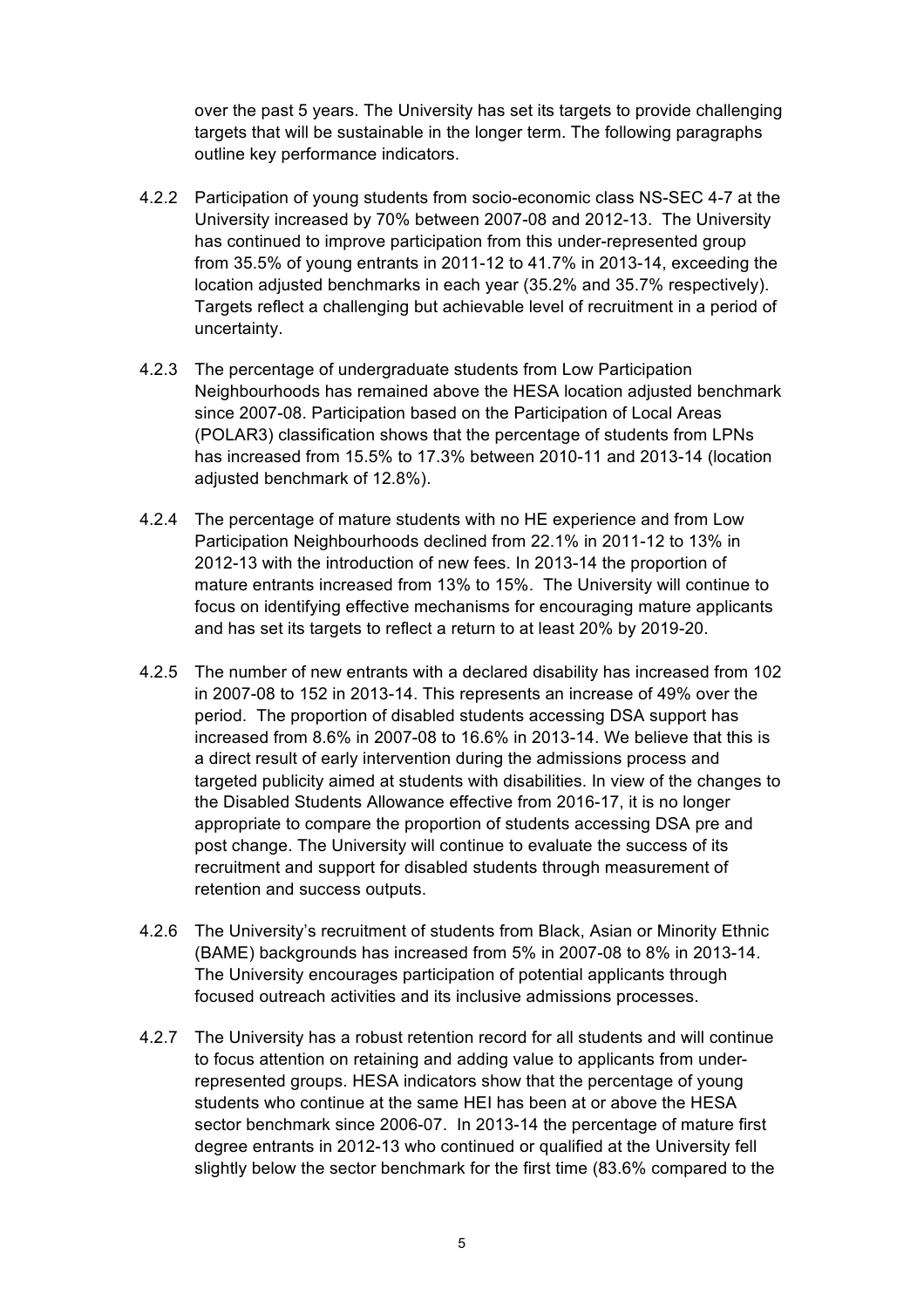sector benchmark of 85.4%). The University monitors retention of underrepresented groups as part of its ongoing commitment to widening participation.

- 4.2.8 Whilst achievement, retention, diversity and social mobility are all key elements within the glossary of widening participation and fair access, the University also feels that integration is a further, and often neglected, driver for inclusion, curriculum design and the delivery of day-to-day services for students. The nuanced and potentially invisible investment made to promote integration with a student body, we believe should also be 'counted' within the vocabulary of fair access and student opportunity.
- 4.2.9 The University's priority areas for widening participation are consistent with previous reporting and are as follows:
	- To encourage access to students from low participation neighbourhoods and socio-economic groups 4 to 7 through its targeted outreach activities with designated schools and colleges (4.3.2).
	- Ensuring access from mature students through targeted outreach activities (4.3.8).
	- To ensure that students with disabilities are given opportunities for fair access through increased intervention and support prior to interview (2.3) and reasonable adjustment post-acceptance. .
	- To encourage access, applications and enrolments to students from Black, Asian or Minority Ethnic (BAME) backgrounds through targeted outreach work in areas with a high percentage of BAME pupils, including London, Bedford and Luton (4.3.9).
	- To focus resources to address the differential in retention and achievement for students from widening participation backgrounds. This work will have a particular focus on students from Low Participation Neighbourhoods and will build on work which concentrates retention and student success activity (4.4.6).
	- To implement the revised Undergraduate Framework to more firmly embed enterprise, entrepreneurship and preparation for freelance working within the curriculum and to promote these as viable and accessible employment routes, particularly for students from underrepresented groups.
	- To actively promote applications from care leavers through targeted outreach and dedicated advice, guidance and support (4.3.10).

# **4.3 Overview of investment in outreach and access**

4.3.1 The University's outreach activities over the forthcoming period are based on statistical evidence and measurement of success of established and emerging practices in reaching WP students and are informed by feedback from schools, colleges, individual applicants and other public and private sector organisations. Our continued intention is to carry on building on such activities, which are concentrated around WP learner constituencies in schools, colleges and the wider community.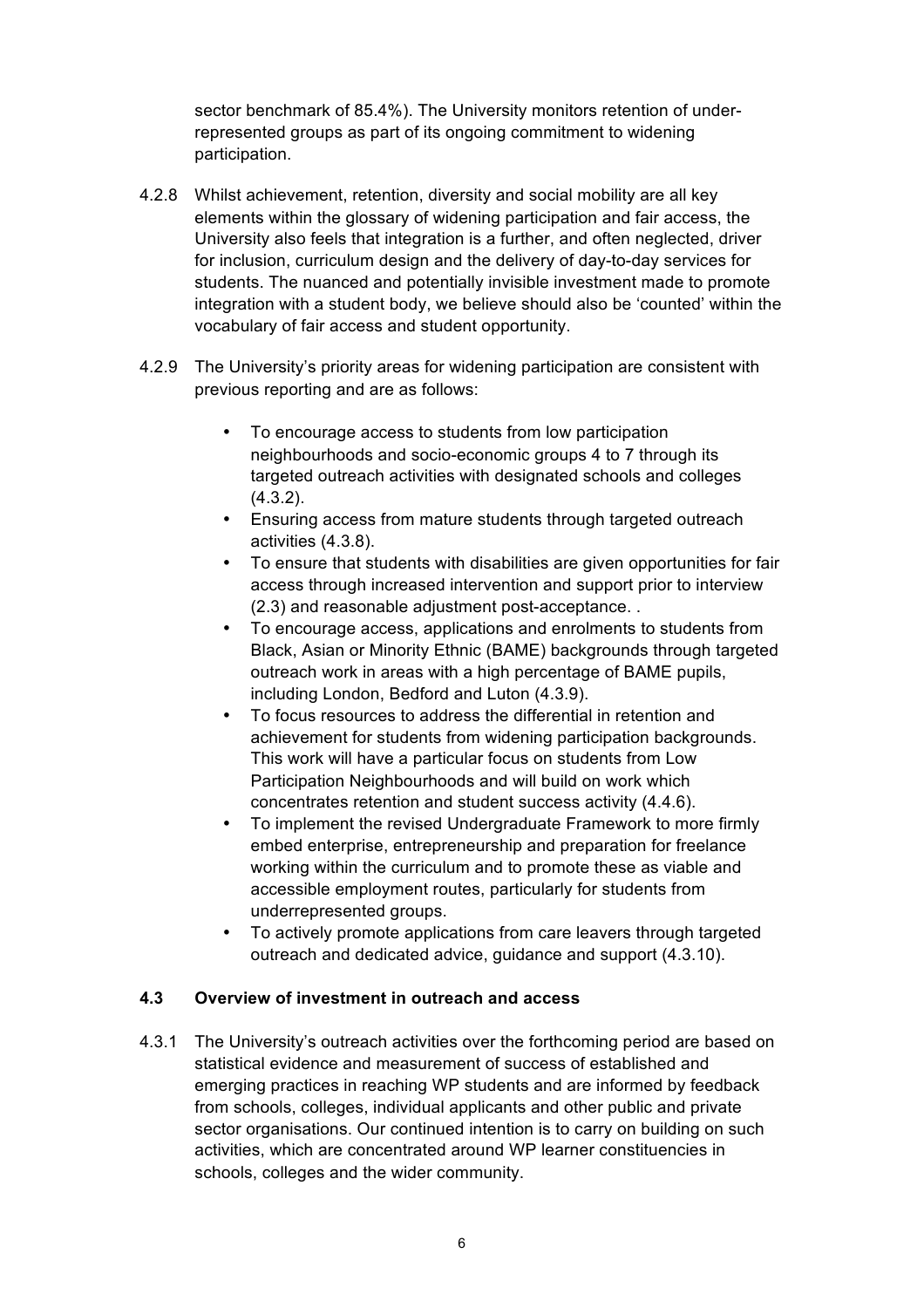- 4.3.2 The University will continue to work with regional schools and colleges originally identified as priority partners through its AimHigher and NALN work between 2006-7 and 2008-9. In addition, a small number of new partners will be identified and engaged using the indices of multiple deprivation. Particular focus will be placed on local schools where art and design remains a key feature of the curriculum and which have been identified as underperforming. The university has set-up a Student Success Fund (SSF) of around £30k per annum to support and enhance the access, retention and attainment for WP students. The removal of former TQEF and TESS finding has led the University to create its own Learning and Teaching Fund from central funds to support a range of initiatives such as Learning and Teaching Days which have focused on a range of themes to support staff in inclusive practices in teaching learning and assessment.
- 4.3.3 Some of the most persuasive evidence gathered has been in the form of feedback on outreach activities (methodology: questionnaires and semistructured interviews) gained from participants in 'taster' sessions and portfolio advisory sessions where pre- and post-activity sessions were conducted with participants from Low Participation Neighbourhoods (LPNs). In a significant number of cases participants who stated that they were not considering applying to Higher Education prior to the session had changed their minds as a result of experiencing a 'taster' or other outreach session, and stated that they subsequently did intend to make an application to HE. It should be noted that this decision to apply did not solely pertain to the University, but that many then had a wider aspiration to enter UK HE within and beyond the region.
- 4.3.4 In addition to a continued presence at key Information, Advice and Guidance (IAG) events across the region and beyond, the University works closely with an ever increasing range of feeder institutions, schools, colleges and community groups to engage with those groups who would not naturally consider Higher Education as a future prospect.
- 4.3.5 The Schools and Colleges Day in June each year is maintained and has gained increasing momentum over the past four years as a way to offer current IAG and to engage with teachers, advisors and education and industry professionals from feeder and partner institutions to encourage informed progression to HE. The maintenance of the significant number of Progression Agreements that the University has in place, is considered essential to supporting WP applicants' entry into HE. This maintenance involves curriculum updating as well as engagement with school pupils and FE students from year 9 onwards, prior to any application being made.
- 4.3.6 In addition, in terms of 'reaching in' to schools at all levels, the Schools and Colleges Day and other associated events represent vital opportunities to provide accurate, clear and essential information to those (teachers) who carry great influence in terms of key career and subject choices for pupils from Primary to Tertiary level. School teachers are therefore not only given information regarding creative careers, but are also inducted into how to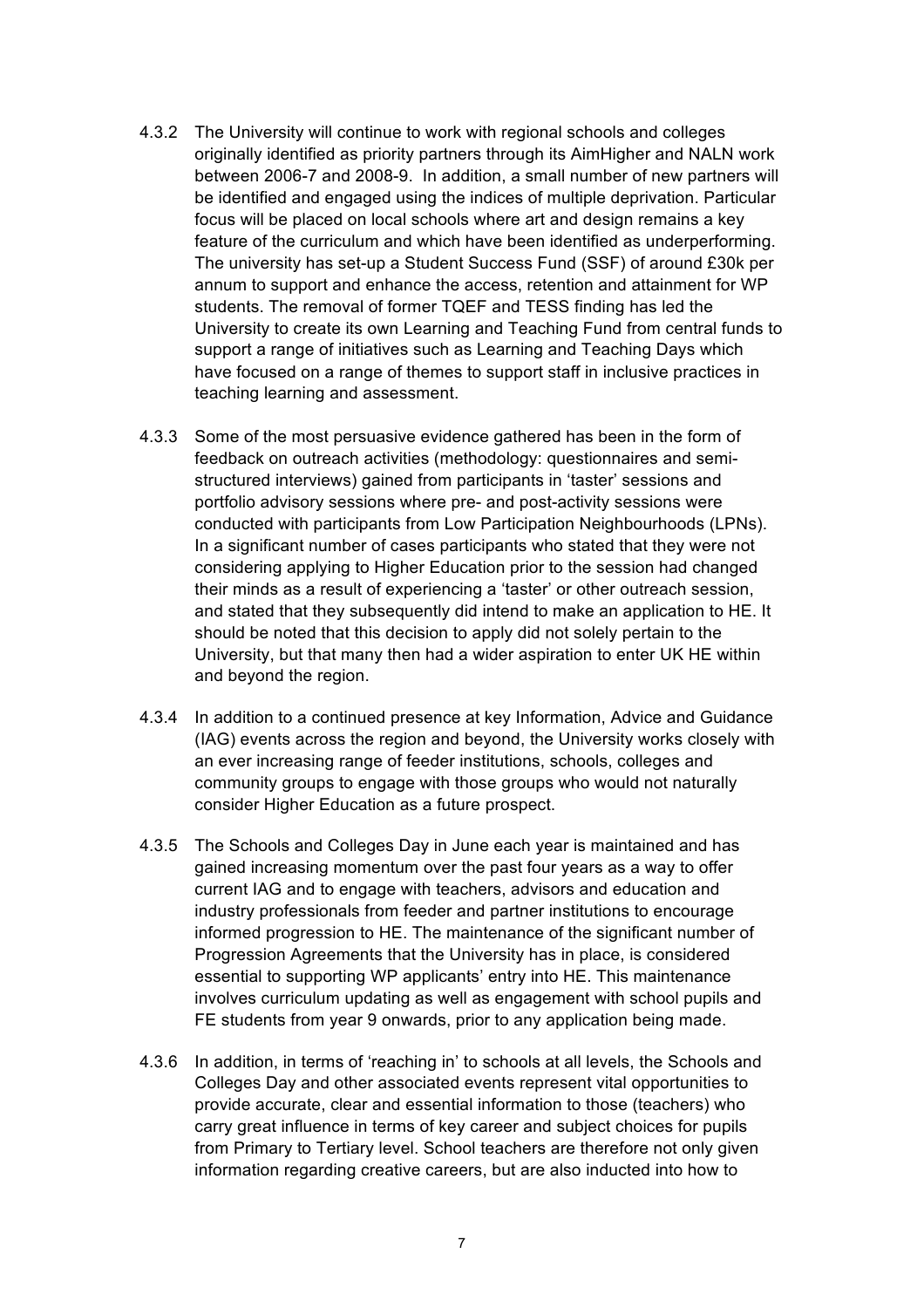usefully interpret this information for their pupils.

- 4.3.7 The University continues with its commitment to the established and very successful Student Ambassador scheme as an effective tool for communicating with prospective applicants, interviewees and other visitors to the University. Since its inception 9 years ago, the Student Ambassador Scheme has gone from strength-to-strength and is considered to have been a resounding success with prospective and current students and with staff from schools, colleges, and within the University community.
- 4.3.8 Taster sessions and short courses targeted towards attracting mature learners with no prior HE experience into a University environment continue to be extremely popular. In addition, the University will continue to work with local adult education providers delivering Access courses, and provide bespoke portfolio workshops for mature applicants to provide additional support through the application process.
- 4.3.9 The University strives to enhance its engagement with potential applicants of Black, Asian and Minority Ethnic (BAME) origin, and this has included outreach sessions at a number of feeder sources with BAME and WP demographic. In 2013-14 the University built on existing outreach activity with schools/colleges in Bedford, Hertfordshire, Leicester, Kingston and London in order to reach out to students from BAME backgrounds. The impact and effectiveness of these will continue to be monitored.
- 4.3.10 Targeted outreach activities aimed at raising aspiration among applicants who have been in local authority care, and provision of dedicated advice, guidance and support aimed at supporting care leavers through the application and admissions process. In 2013-14 the University delivered CPD sessions on higher education opportunities to Norfolk Social Workers responsible for managing care leavers' pathway plans, and we will continue to work with the local authority to target outreach activity aimed at raising aspirations of young adults leaving local authority care.

# **4.4 Overview of investment in student retention**

- 4.4.1 The University's retention record and our accompanying data confirm that we continue to exceed our adjusted sector benchmark for young, mature, Low Participation Neighbourhoods and overall aggregated entrants, but we acknowledge that there are areas for improvement as reflected in our targets.
- 4.4.2 The retention activities outlined in this section are specifically intended to support those HE students originating from WP backgrounds who are statistically more prone to withdraw from higher education during their course of study, but will, by the inclusive nature of our delivery, benefit all students.
- 4.4.3 In the light of changes to the fee regime, and in order to maintain current levels of retention, the University anticipates it will need to continue to increase its ongoing support to students from under-represented groups in various forms.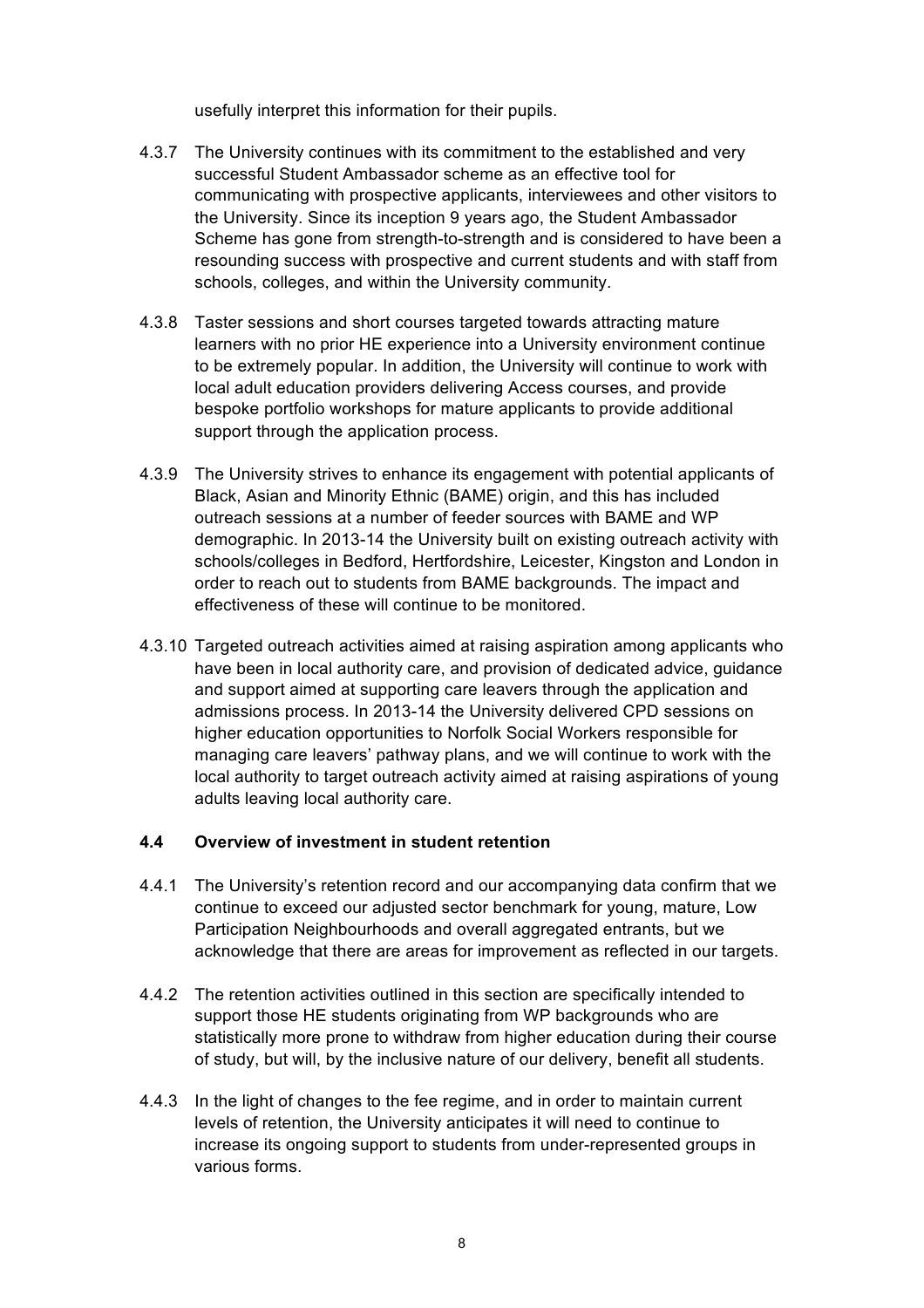- 4.4.4 A cornerstone of the University's retention strategy is its continuing support for the Peer Assisted Learning (PAL) Mentoring Scheme, which provides training for undergraduate and postgraduate students to become subjectbased mentors for students in successive year groups. The PAL Mentoring scheme has been implemented across all undergraduate courses at NUA since 2006, and in conjunction with refinements to student support, finance, disability support, pastoral guidance and counselling, retention has steadily risen to its current level of 94% average across all years of study. PAL Mentors are supported by a dedicated PAL Mentor Coordinator whose responsibility is to organise training for the mentors and to provide an academic and pastoral lead for the scheme. The PAL Mentor Coordinator will continue to focus retention initiatives and support on students from underrepresented groups in HE and will be supported by the Academic Registry in terms of relevant data sets where appropriate.
- 4.4.5 The University will continue its specific retention initiative aimed at better supporting first year undergraduate students which is specifically targeted at students within the priority groups (4.2.7). The project concentrates on enhancing the effective coordination of existing student support in all its aspects, working closely with the SU Student Welfare Committee and the NUA Coordinated Support Group, to better understand some of the more subtle, underlying issues that face students entering into, and adjusting to, Higher Education. The NUA Coordinated Support Group comprises senior academics, managers and professional services staff and targets support specifically towards learners from WP backgrounds. The NUA Coordinated Support Group has proven itself as a mechanism which effectively identifies and supports WP students who statistically, are more likely to withdraw from their HE course of study.
- 4.4.6 The University is committed to making reasonable adjustments, wherever possible in order to encourage and accommodate learners from WP backgrounds. The integrated approach to the identification and support of students with additional needs was recognised as a feature of good practice by the QAA (QAA Institutional Audit Report, November 2010). As part of this initiative, during 2012-13, the University financially supported the expansion of the Students Union staffing to enhance the SU capacity for representing students. Particular initiatives developed by the SU and NUA in partnership over this period have included continued work on Black History Month, Mental Health Awareness campaigns and the formation of the University LGBT society.
- 4.4.7 In addition, the following retention initiatives to support WP learners have been delivered since 2012-13 and will continue:
	- Continued investment in proven retention activities for WP learners that were intended to have maximum impact. Focus on outreach activities for year 9 to 13 pupils at schools, colleges and academies identified as high priority through the Indices of Multiple Deprivation saw applications increase by 82% from 2007-08 levels with enrolments at NUA increasing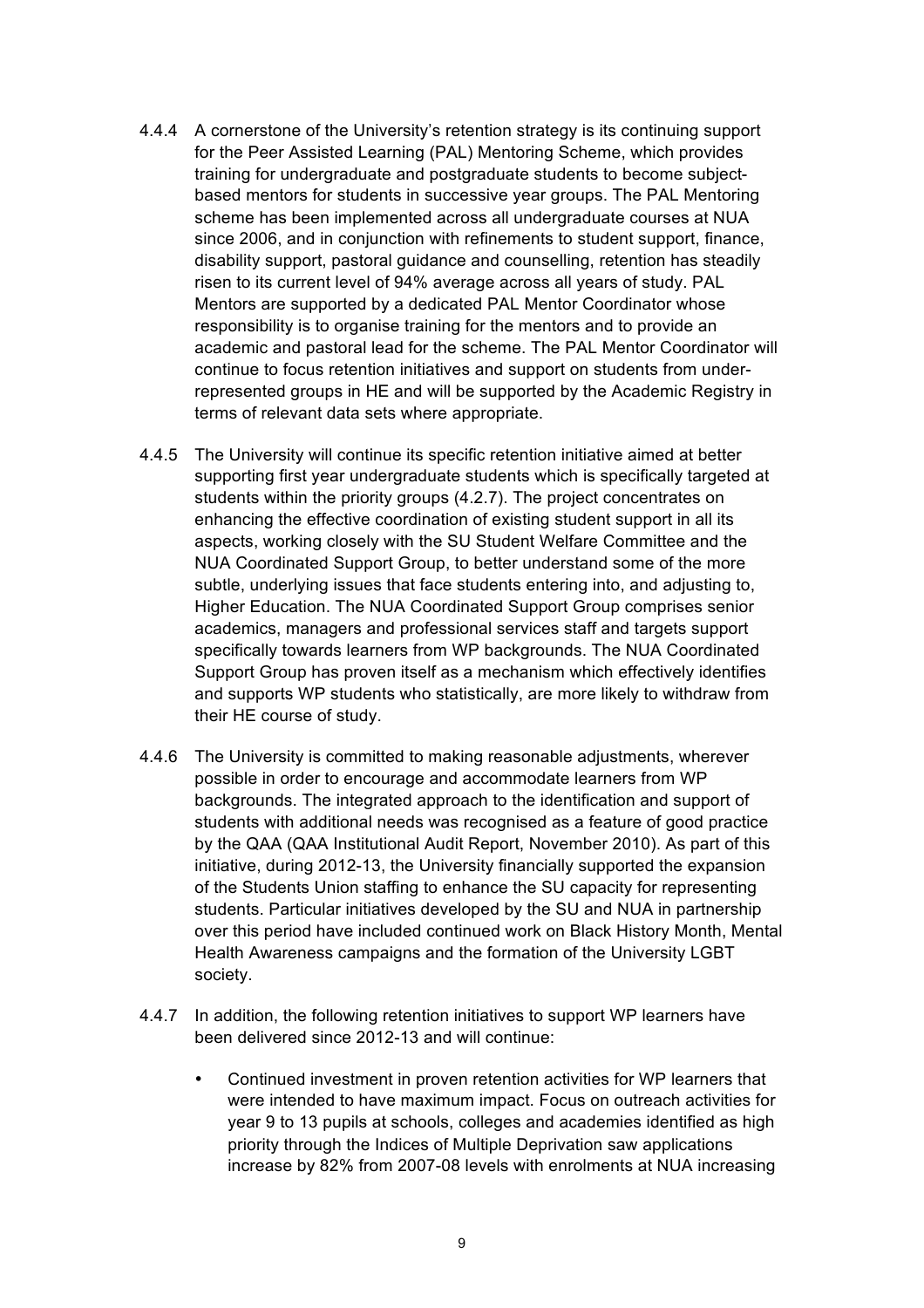by 25% over the same period.

- The programme of CPD for academic and professional services staff has served to better support the integration of study skills delivery to WP students has been implemented. This consisted of additional funding for extra taught sessions delivered specifically to WP students to ensure that the skills of study and cultural capital required for academic success were appropriately reinforced. This evidence is visible through retention rates and achievement statistics for student from WP backgrounds.
- The programme of staff CPD to support improved Behavourial Management in classroom and workshop contexts has seen such issues mediated at an earlier stage by trained staff. This activity initially engaged those courses that have a higher proportion of learners from WP and SpLD backgrounds, but given improvements in early resolution and incident rates this has been rolled out across all academic areas.
- The review of the Award and Credit Scheme will enable the University to enhance its existing inclusive teaching practice and provide curricula which prioritise learning opportunities and formative assessment and reduce the number of summative assessment points from 8 to 6 over 3 years of study for the majority of its courses. (BA (Hons) Architecture has its own course structure to comply with Professional Statutory and Regulatory Body (PSRB) expectations.)
- The University 'Job Shop' scheme which aims to support employability. The scheme is run through the Careers service and offers targeted support to WP students in finding employment that is concurrent to, and compatible with, their course and pattern of study.
- New investment by the University of £30,000 to replace the TESS allocation (previously supported through HEFCE funding) to create a replacement fund to support staff and students in projects with a clear focus on Widening Participation and student attainment. This fund, mentioned earlier in this report (4.3.2), was named the 'Learning and Teaching Fund' and over the past year has supported a wide range of initiatives in support of WP, fair admissions, student focus groups and professional development for staff.
- The University will continue to build on the outcome of the JISCsupported project to review and improve communication mechanisms within the University with a particular focus on WP students. The project was run by staff and students from a course (BA Hons Textiles) with a high WP profile, including a significantly high proportion of students with dyslexia and dyspraxia. The University invested additional resources to support this project. The finding of this project were rolled out by JISC and NUA staff at the Learning and Teaching Day in July 2013 and its findings were seen as incredibly influential; essentially significant changes have been implemented to the University intranet as a result of this project with WP learners. With the support of IT and academic staff,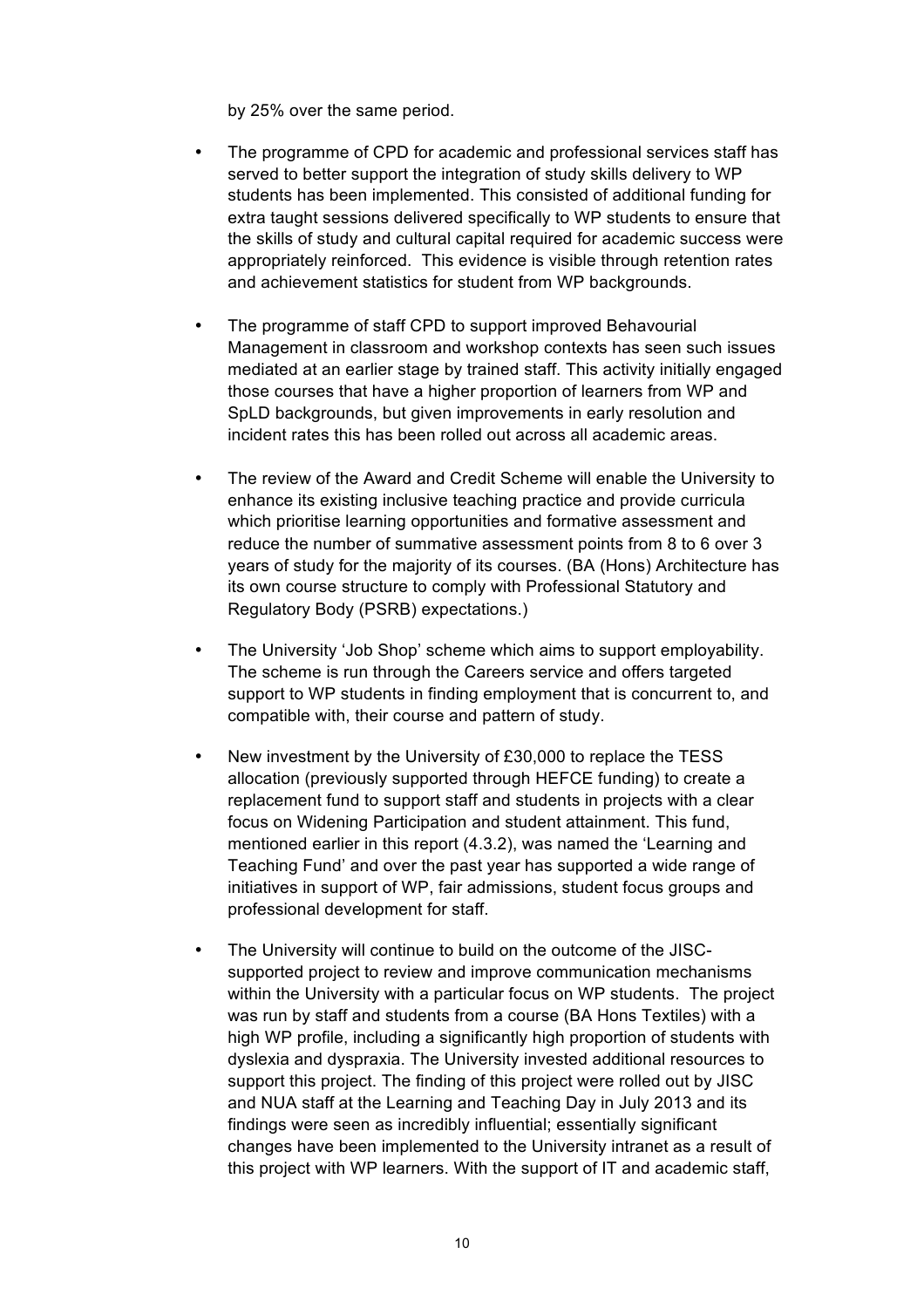WP students effectively re-designed the NUA intranet Course and Library pages The outcomes of this project are being used to inform the redesign of the Academic Registry section of the University's intranet.

# **4.5 Overview of investment in student progression to employment or further study**

- 4.5.1 Our students progress to careers which engender their creativity. These may be through entrepreneurial routes in their own business or on funded projects, through employment within the creative economy or within other businesses or organisations providing creative thinking. Employability is a key strand within our curricula, with live project briefs and projects undertaken throughout the course, many through our design consultancy ideasfactory@NUA. This enables students to develop commercial, clientfacing skills; to work to a specific brief and timetable.
- 4.5.2 Employability skills are developed through the Professional Practice component of the curriculum and is a compulsory element for all UG and PG students at the University. Students receive sessions from HM Revenue & Customs, banking organisations, IP and Patent Attorneys and other professionals associated with creative industries in addition to a range of work-based learning opportunities and industry engagement. Portfolio working and freelance careers are also encompassed as part of this work, which can present particular challenges for WP students in terms of history, experience and confidence.
- 4.5.3 Taught sessions on pricing work and creative services to business are also encompassed, with expert advice to support students in making the transition from HE to employment. Opportunities such as New Designers, the Designers and Art Directors Awards (D&AD) and Graduate Fashion Week are also seen as key opportunities for learners to embark on their careers.
- 4.5.4 Since the introduction of the ERASMUS Widening Participation premium for students, NUA undergraduates from under-represented backgrounds have been successful in receiving these targeted awards to support their mobility in studying in a European partner University
- 4.5.5 The NUA Business Strategy identifies targets for the number of students across all courses who have worked on ideasfactory@NUA projects, with commercial partners, supported by the Business Director and their academic tutors.
- 4.5.6 Ideasfactory@NUA is furthermore supported by strong links to the city's vibrant industry meet-up groups, such as Hot Source and SynchNorwich, as well as start-up networks such as Eastern Enterprise Hub, Archant's Future 50 Group, and the Hethel Centre.
- 4.5.7 The University has recognised the importance of support through progression into employment and entrepreneurship and is investing in an ambitious project to bring graduating students through business start-up and providing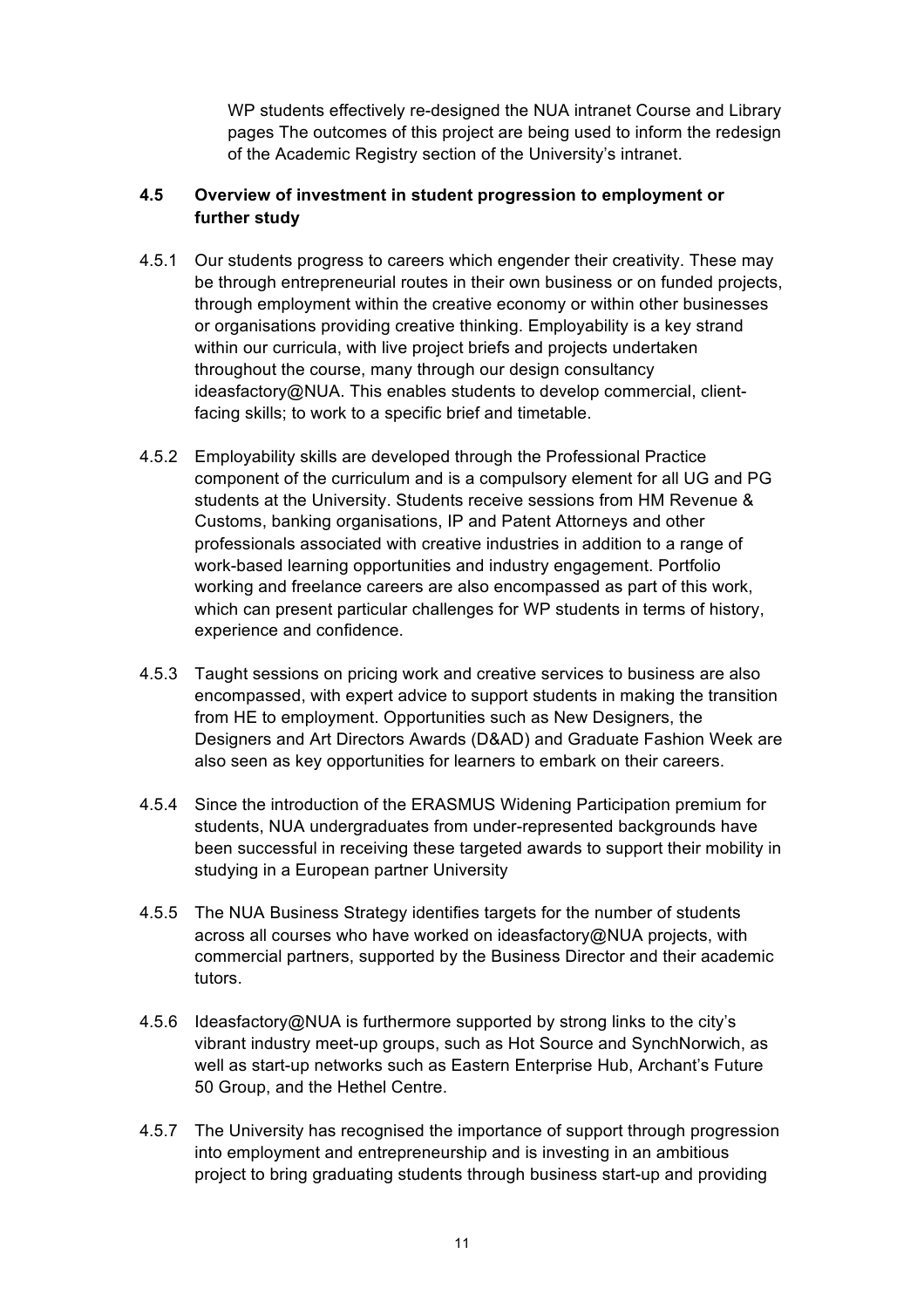the necessary support until they are ready to grow their businesses and take up commercial premises. Our new Digital Creative Incubation Unit for digital creative businesses is supported by the HEFCE and the Regional LEP (New Anglia). Uniquely, it provides facilities for collaboration within the unit with other start-ups, current students and with NUA staff. It provides high quality shared facilities and access to NUA's extensive professional facilities and equipment. This will offer the structure and network they need to establish their enterprise. The new Digital Creative Incubation unit will open in 2015.

4.5.8 From the perspective of internal progression to further study, a number of inhouse events are held each year to acquaint undergraduate students with information regarding Postgraduate Taught (PGT) and Postgraduate Research (PGR) opportunities within the University and within the HE sector more widely in terms of subjects not offered by NUA.

# **4.6 Long-term outreach**

- 4.6.1 The University has continued to work with its existing AimHigher schools in delivering outreach including taster sessions, portfolio sessions and general information session to students in years 9 – 11 and will continue this activity. During the 2012-13 academic year the University delivered outreach to 750 pupils within this age range. In 2013-14 the University increased this activity to reach 1100 pupils.
- 4.6.2 The University will be seeking to strengthen its collaborative partnerships in order to develop longer-term outreach over the forthcoming period. This is in order to ensure that resources are directed towards the most effective outreach initiatives which represent genuine value for money.

# **4.7 Financial support**

# **4.7.1 Norwich University of the Arts financial support package**

To maximise support from students from under-represented backgrounds the University will provide additional financial support. The University remains committed to the provision of bursaries for students with low household incomes as an effective measure in encouraging students to remain on their course. Evidence routinely monitored by the University shows that the percentage of students withdrawing from their course who are eligible for bursaries is lower than the percentage of students withdrawing who are not eligible for financial support. In 2010-11, 4% of students who were eligible for a bursary withdrew from study compared with 10% who were not. In 2011/12 the differential was 2.6% of students eligible for a bursary withdrawing compared with 3.2% of students who were not eligible. In 2012-13 the percentage of bursary recipients who withdrew was 3% compared with 5% of students who were not in receipt of a bursary. The figures for 2013-14 continue to bear this out with 2.1% of students eligible for a bursary withdrawing compared with 4.3% of students who did not get a bursary. We acknowledge that this will be attributable to a range of retention measures in operation of which the bursary is but a part. However, evidence from a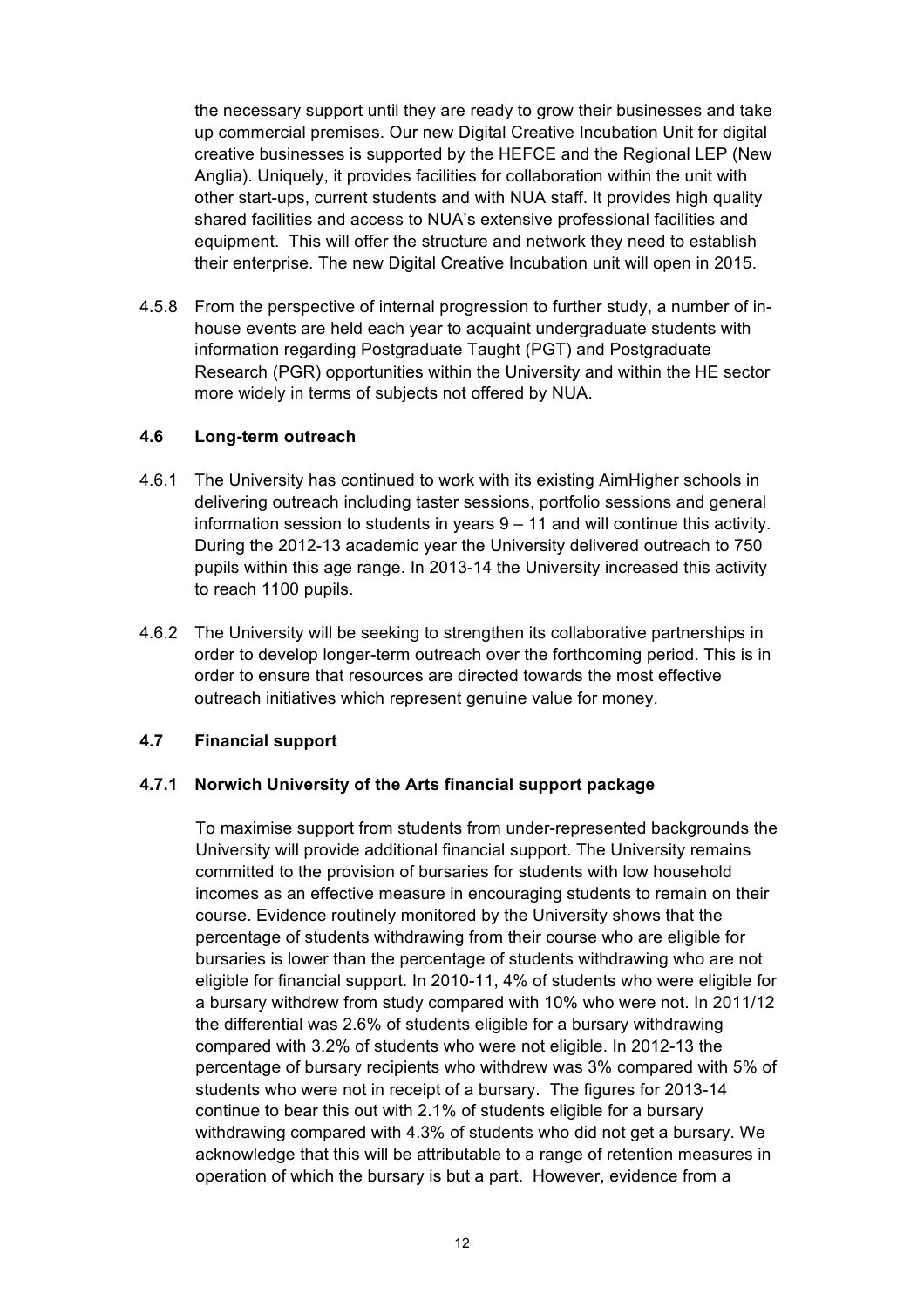survey of bursary students indicates that 100% of respondents were clear that the bursary has had a positive impact on their ability to study and make the best use of the learning opportunities available. The University will continue to monitor this data to ensure that it is effectively targeting its bursary provision.

In 2016-17 the University plans to offer a bursary of  $£1,000$  per annum to new entrants who qualify for full government maintenance support and a bursary of £500 per annum to new entrants who qualify for partial government maintenance support. The bursary will be payable in February 2017. Students who withdraw prior to 1 February 2017, or who are not in regular attendance at this date, will not receive the bursary payment.

The affordability of this financial support is based on our estimates of additional fee income and our assumption that we will continue to receive the HEFCE Student Opportunity grant in 2016/17 onwards. If the latter is reduced, we will have to consider which areas of activity should be prioritised, which may mean a reduction in funds available for bursaries.

Whilst some research has shown that bursaries have not influenced students' choices of institutions under the current system, we believe that linking our bursaries to the maintenance grant assessment has played a significant role in our successful retention of students.

We will continue to honour existing bursary commitments for continuing students in 2016-17. These students should refer to the earlier years Access Agreements for the terms of these bursaries, which can be found at www.offa.org.uk.

# **5. Targets and milestones**

#### **5.1 Measures to support access**

The overarching aim of the University is to ensure that students from underrepresented groups continue to feel able to aspire to higher education study and that this remains a viable option for students from these groups. This will be achieved through a combination of outreach activity, inclusive admissions procedures and high quality information, advice and guidance to encourage applicants from all groups in society to apply to NUA. The following targets and milestones are designed to measure the success in terms of the outcomes of measures to support access to higher education. The targets set are aspirational and will be challenging for the University to accomplish within the timeframe. With uncertainties in the future of higher education policy there is still some question over whether recent trends in participation are sustainable. In the event of a significant reduction in national participation which makes our absolute targets unachievable we will at least exceed the location adjusted benchmark for participation of the under-represented groups that we are seeking to attract and retain.

5.1.1 Target: To increase the proportion of young full-time undergraduate entrants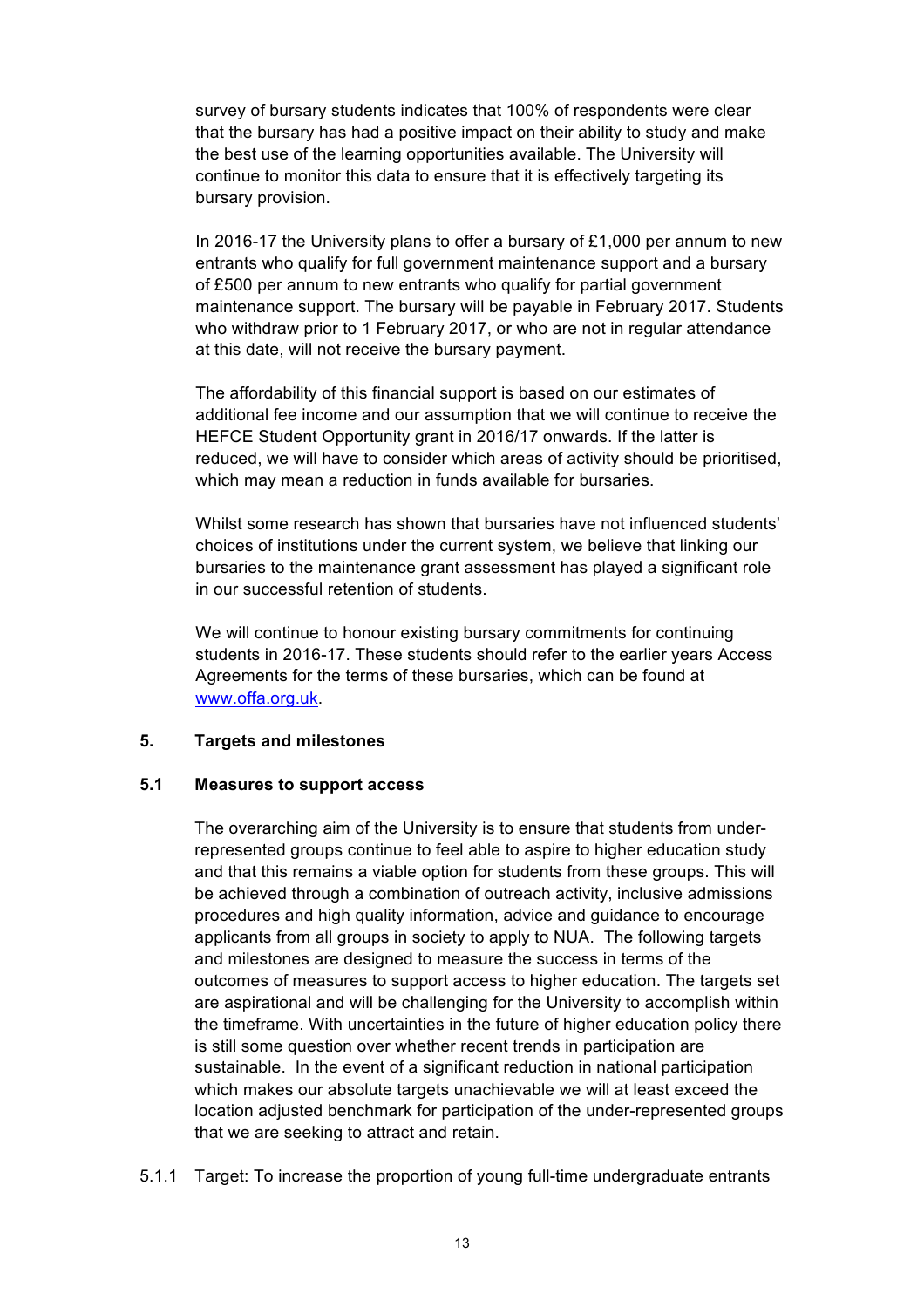from NS-SEC 4-7 and to remain above the location adjusted benchmark in all years (HESA Table T1a). In 2013-14 the proportion of young entrants from SEC4-7 was 41.7% against a HESA location adjusted benchmark of 35.7%.

Milestones:

| Year    | Proportion                            |
|---------|---------------------------------------|
| 2015-16 | Young NS-SEC 4-7 = target of 42.5%    |
| 2016-17 | Young NS-SEC 4-7 = target of $43.0\%$ |
| 2017-18 | Young NS-SEC 4-7 $=$ target of 43.5%  |
| 2018-19 | Young NS-SEC 4-7 = target of $44.0\%$ |
| 2019-20 | Young NS-SEC 4-7 = target of $45.0\%$ |

5.1.2 Target: To increase the proportion of young full-time undergraduate entrants from Low Participation Neighbourhoods and to remain above the location adjusted benchmark in all years (HESA Table T1a). In 2013-14 the proportion of young entrants from LPNs was 17.3% compared with a HESA location adjusted benchmark of 12.8% (POLAR3).

Milestones:

| Proportion           |
|----------------------|
| Young LPN = $18.0\%$ |
| Young LPN = $18.7\%$ |
| Young LPN = $19.5\%$ |
| Young LPN = $20.3\%$ |
| Young LPN = $21.0\%$ |
|                      |

5.1.3 Target: to increase the proportion of mature full-time undergraduate entrants. In 2012-13 the University experienced a decline in applications and enrolments for mature undergraduate entrants, in line with national trends, from 22.1% to 13.0% of new entrants. In 2013-14, the proportion of mature undergraduate entrants increased to 15.3%.

| Milestones: |                                          |
|-------------|------------------------------------------|
| Year        | Proportion                               |
| 2015-16     | Mature undergraduate entrants = $16.0\%$ |
| 2016-17     | Mature undergraduate entrants = $17.0\%$ |
| 2017-18     | Mature undergraduate entrants = 18.0%    |
| 2018-19     | Mature undergraduate entrants = $19.0\%$ |
| 2019-20     | Mature undergraduate entrants = 20.0%    |

5.1.4 Target – outreach: to work with the Suffolk and Norfolk Network of Collaborative Outreach to deliver a programme of interactive taster events for potential applicants and parents. The target set is a nominal figure based on initial discussions and will be subject to agreement of all partners involved in the collaborative network.

| Milestones: |                  |
|-------------|------------------|
| Year        | Number of events |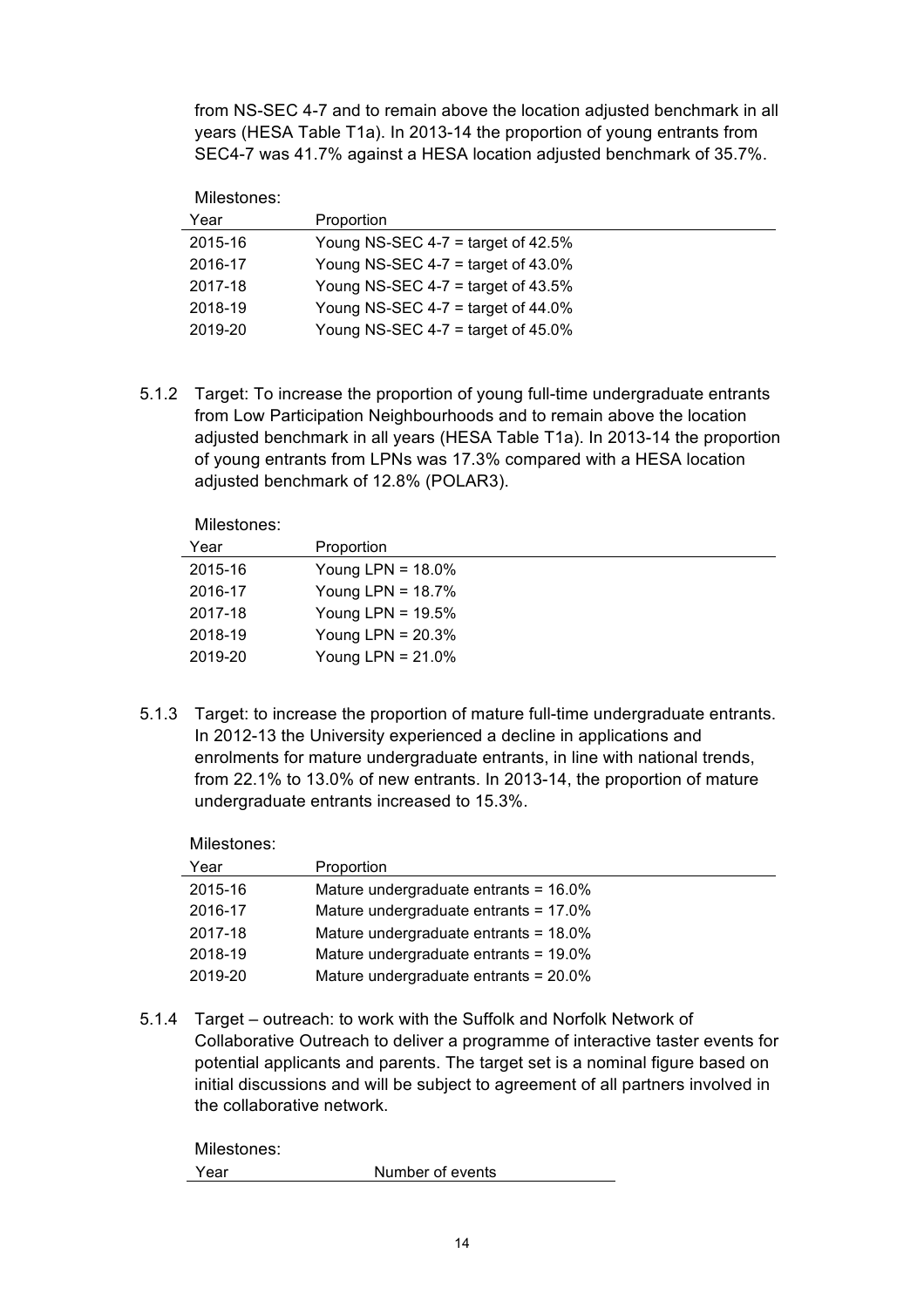| 2015-16 |  |
|---------|--|
| 2016-17 |  |

*Targets beyond 2016-17 will depend on ongoing funding commitments.* 

5.1.5 Target – to continue to work with regional schools, colleges and academies identified as high priority through the Indices of Multiple Deprivation Index (IMD) to target pupils from under-represented groups and raise awareness of and aspirations to undergraduate study from year 9 through to year 12/13 target expressed as number of targeted activities

| Milestones: |                               |
|-------------|-------------------------------|
| Year        | Number of targeted activities |
| 2015-16     | 30                            |
| 2016-17     | 32                            |
| 2017-18     | 36                            |
| 2018-19     | 38                            |
| 2019-20     | 40                            |

5.1.6 Target – outreach: to develop, maintain and renew Progression Agreements with targeted schools and colleges. The University has committed itself to increasing the number of projected Progression Agreements for the forthcoming period. This is in line with a revised assessment on the impact of existing agreements, and an increase in the interest expressed by feeder courses in putting these in place for the future.

| IVIIIGOLUITGO. |                               |
|----------------|-------------------------------|
| Year           | Number of targeted activities |
| 2015-16        | 35                            |
| 2016-17        | 37                            |
| 2017-18        | 38                            |
| 2018-19        | 39                            |
| 2019-20        | 40                            |
|                |                               |

5.1.7 Target – outreach: to increase the proportion of UK domiciled students from Black, Asian or Minority Ethnic origin, through targeted outreach activity at potential feeder courses outside the Eastern Region.

| <b>MILESTONES:</b> |                               |  |
|--------------------|-------------------------------|--|
| Year               | Number of targeted activities |  |
| 2015-16            | $9.0\%$                       |  |
| 2016-17            | $10.0\%$                      |  |
| 2017-18            | 10.5%                         |  |
| 2018-19            | 11.0%                         |  |
| 2019-20            | 11.0%                         |  |
|                    |                               |  |

5.1.8 Target – To work with local and regional networks to provide outreach events for mature students, to raise awareness of, and aspirations to, study at undergraduate level - target expressed as number of targeted activities.

Milestones:

Milostones:

Milestones: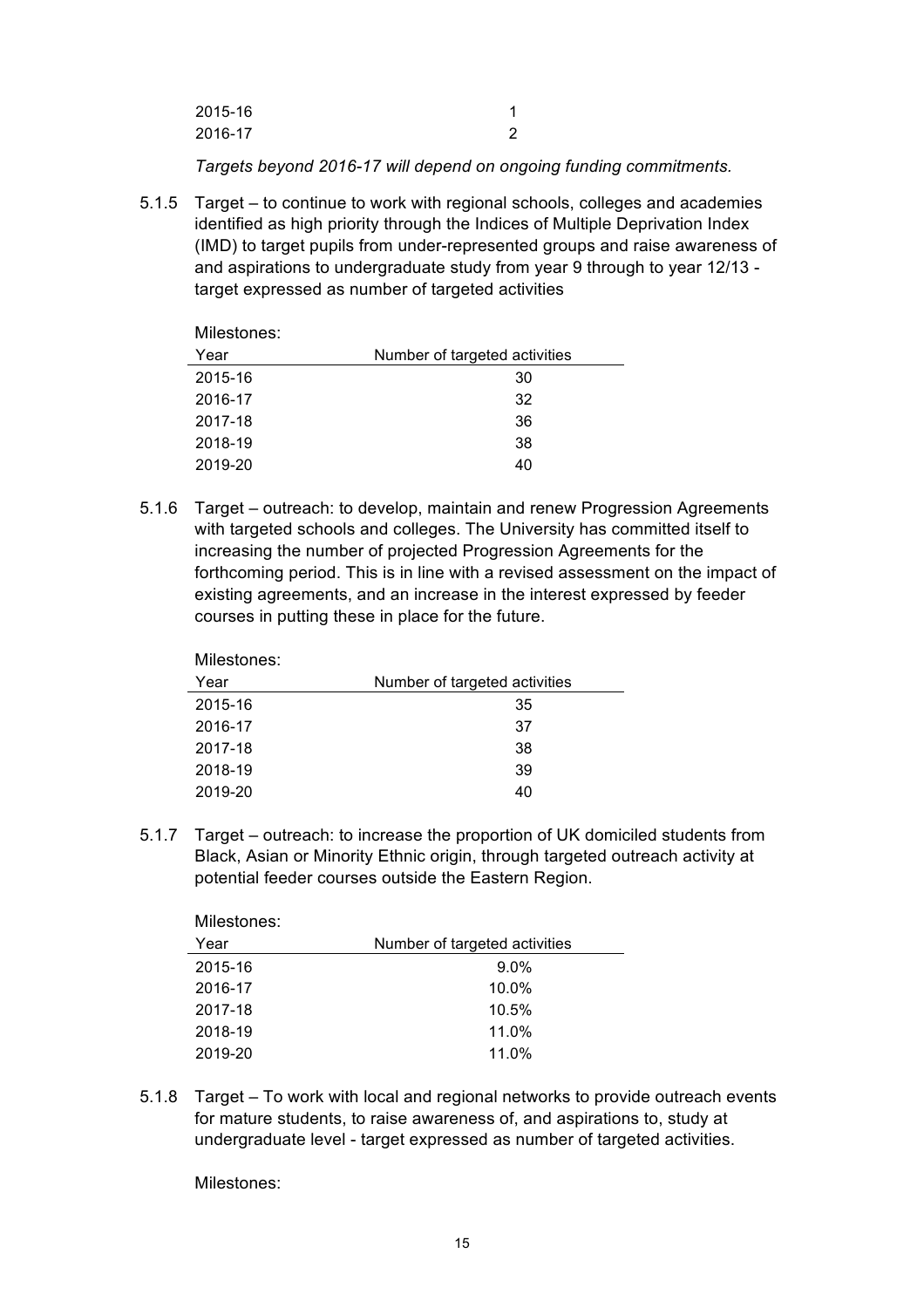| Year    | Number of targeted activities |
|---------|-------------------------------|
| 2015-16 | 10                            |
| 2016-17 | 15                            |
| 2017-18 | 20                            |
| 2018-19 | 25                            |
| 2019-20 | 25                            |

# **5.2 Measures to support retention and success**

The overarching aim of the University is to ensure that students from underrepresented groups are supported to remain 'on course' and achieve their full potential in their chosen award. This University supports all students through its inclusive curriculum and student support services, but recognises that some students from less advantaged backgrounds may need additional support measures to enable them to achieve to their full potential. These have been implemented in the form of additional support for academic writing for WP students in years 2 and 3 of undergraduate study.

5.2.1 Target - retention: to ensure that the margin of differential for the retention of students from under-represented groups and the remainder of the cohort does not fall below -5% in these categories (SEC 4-7, students with a declared disability, Black, Asian or Minority Ethnic Groups).

| Margin of differential                           |
|--------------------------------------------------|
| Margin of differential to remain at or above -5% |
| Margin of differential to remain at or above -5% |
| Margin of differential to remain at or above -5% |
| Margin of differential to remain at or above -5% |
| Margin of differential to remain at or above -5% |
|                                                  |

5.2.2 Target – retention: to continue to ensure that the percentage of young entrants who drop out of Higher Education falls below 5% and the percentage is lower than the HESA benchmark. In 2011-12 7.1% of young entrants were no longer in higher education compared with a HESA location adjusted benchmark of 11.3%. In 2013-14, the proportion of young entrants from 2012-13 who were no longer in higher education was above the HESA location adjusted benchmark for the first time in 5 years (8.0% compared with a HESA location adjusted benchmark of 7.7%) indicated an area of challenge for the University.

Milestones:

| Year    | Proportion no longer in HE |
|---------|----------------------------|
| 2015-16 | $7.0\%$                    |
| 2016-17 | $6.0\%$                    |
| 2017-18 | $5.0\%$                    |
| 2018-19 | 4.5%                       |
| 2019-20 | 4.0%                       |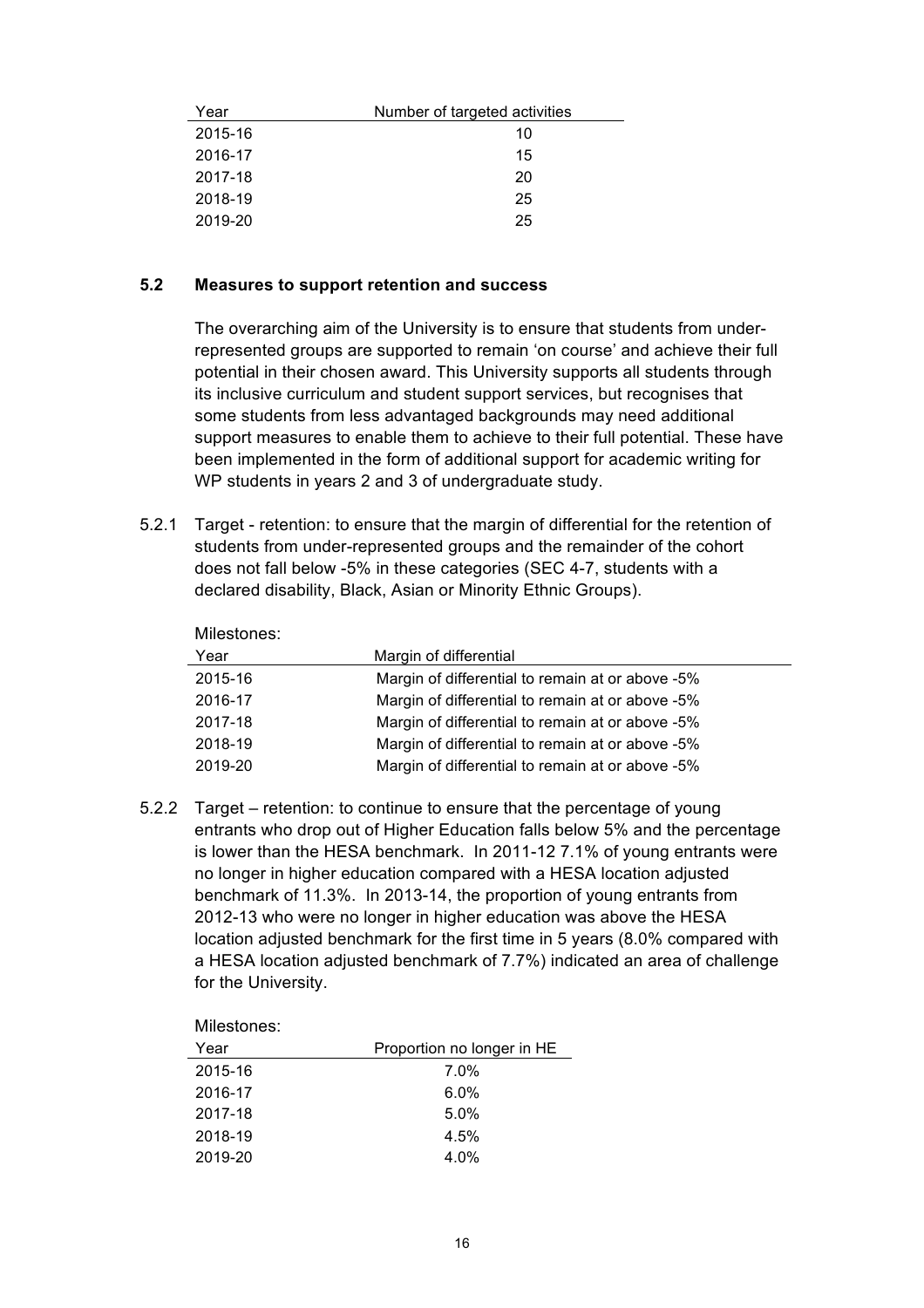5.2.3 Target – retention: to continue to ensure that the percentage of mature entrants who drop out of Higher Education falls below 10% and the percentage is lower than the HESA benchmark. In 2011-12 this figure was 2.2% compared with a HESA location adjusted benchmark of 11.3%. In 2013- 14, the proportion of mature entrants in 2012-13 who were no longer in HE was 13.7% compared with the HESA location adjusted benchmark of 12.6%.

| Milestones: |                            |
|-------------|----------------------------|
| Year        | Proportion no longer in HE |
| 2015-16     | 13.0%                      |
| 2016-17     | 12.0%                      |
| 2017-18     | 11.0%                      |
| 2018-19     | $10.0\%$                   |
| 2019-20     | 9.0%                       |

5.2.4 Target – retention: to reduce the percentage of young entrants from low participation neighbourhoods who drop out of Higher Education and continue the University's successful performance in this area of retaining drop out levels below the HESA benchmark. In 2011-12 the proportion of young entrants from LPNs who were no longer in HE was 7.5% compared with a HESA benchmark of 10.9%. In 2013-14, the proportion of young entrants from LPNs who were no longer in HE after starting a course in 2012-13 was 7.9% compared to a HESA location adjusted benchmark of 8.4%.

#### 5.2.5 Milestones:

| Year    | Proportion no longer in HE |
|---------|----------------------------|
| 2015-16 | 6.8%                       |
| 2016-17 | $6.4\%$                    |
| 2017-18 | $6.0\%$                    |
| 2018-19 | 5.5%                       |
| 2019-20 | 5.0%                       |

5.2.6 Target – retention: to increase the number of student peers on the Peer Assisted Learners scheme (PALs - see paragraph 4.4.4).

| Proportion no longer in HE |
|----------------------------|
| 75                         |
| 80                         |
| 85                         |
| 90                         |
| 95                         |
|                            |

5.2.7 Target - success: to ensure that the margin of differential for student achievement levels from under-represented groups in HE compared with their peers not from these groups does not fall below -5%. (SEC 4-7, students with a declared disability, Black, Asian or Minority Ethnic Groups)

Milestones: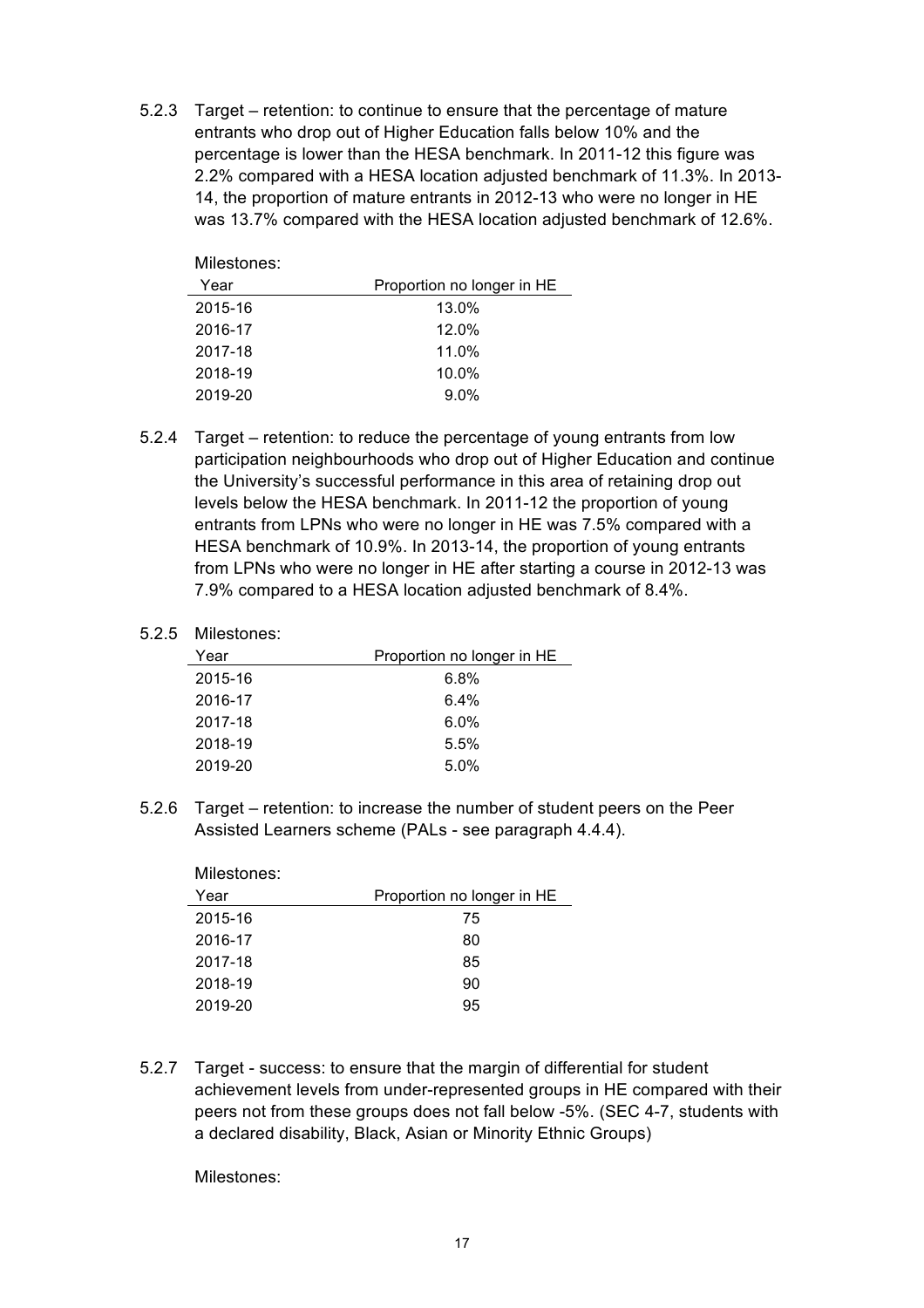| Year    | Margin of differential                           |
|---------|--------------------------------------------------|
| 2015-16 | Margin of differential to remain at or above -5% |
| 2016-17 | Margin of differential to remain at or above -5% |
| 2017-18 | Margin of differential to remain at or above -5% |
| 2018-19 | Margin of differential to remain at or above -5% |
| 2019-20 | Margin of differential to remain at or above -5% |

# **6. Equality and diversity**

- **6.1** The University is committed to creating an inclusive and supportive learning and working environment based on mutual respect and trust. Our Equality & Diversity Policy Statement looks at ways to positively promote equality of opportunity and to challenge and strive to eliminate unlawful discrimination. The University acknowledges the duty of higher education in promoting equality of opportunity and furthering social inclusion, and our commitment to equality and diversity is made explicit throughout our Strategic Plan and Student Experience Strategy and is integrated into all aspects of our culture.
- **6.2** We have taken equality issues into account in designing this agreement and have paid due regard to the requirements of the Equality Act 2010.
- **6.3** Our targets include increasing the proportion of UK domiciled students from Black, Asian or Minority Ethnic (BAME) origin (5.1.7). We have also set targets to ensure that the margin of differential for students from such underrepresented groups does not fall below the rest of the student population for either retention (5.2.1), or achievement levels (5.2.7). In addition to this, the University Gallery continues to actively promote community awareness of wider cultural and social equality issues through its programme of events.

# **7. Monitoring and evaluation**

- 7.1 The outcomes of the activities outlined in this Access Agreement will be monitored annually and reported on as part of the Access Agreement and Student Opportunity allocation monitoring returns, or other statutory reporting requirements as outlined by OFFA.
- 7.2 Progress will be evaluated by measuring outcomes against the targets and milestones set out in section 5, gauged against the University's management information data, and where appropriate, benchmarking against published HESA data and location adjusted benchmarks.
- 7.3 Outreach activity will be monitored on the numbers of targeted students at schools and colleges reached in each academic year, and management information data on the University's admissions and recruitment records.
- 7.4 Retention measures will be evaluated and judged against achievement against the milestones and targets and also using measures of success (successful progression on course and successful achievement of the intended award).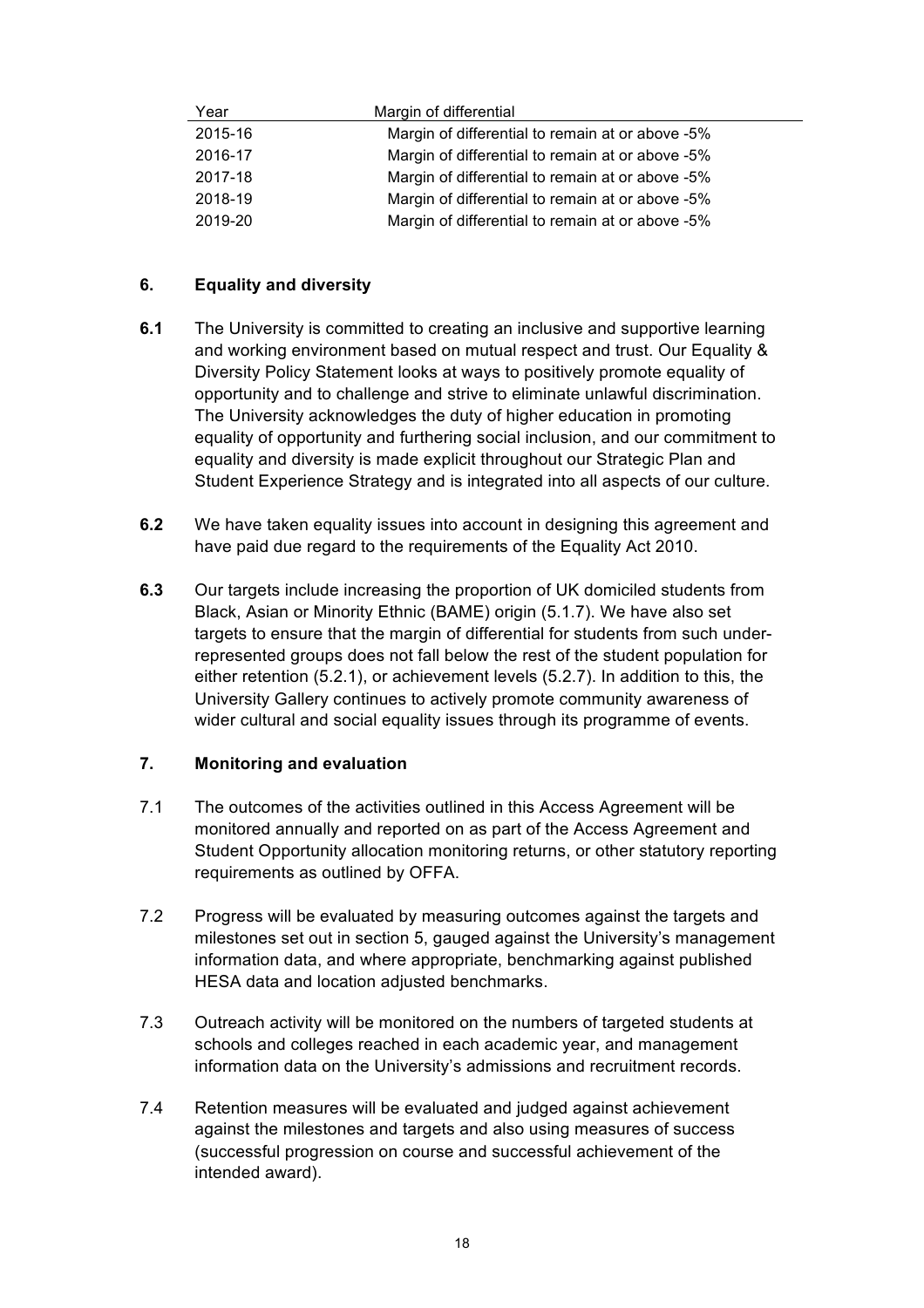- 7.5 In addition to statistical measures, methods of evaluation involving interviews, focus groups and surveys of participants of both outreach and retention activities will be used to provide an evaluation of the effectiveness of activities undertaken to fulfill the University's commitment to its Access Agreement.
- 7.6 Progress will be reported on an annual basis to the University's Senate. The Students' Union President will represent students on the Senate.
- 7.7 The delivery of the commitments outlined in this Agreement is the responsibility of the whole University community, led by the Pro Vice-Chancellor (Academic) and monitored by the Senior Management Team. Deans of Faculty and teaching staff, staff in Marketing and Recruitment and staff in Academic Registry, Course Administration, Student Support and Careers work collaboratively towards the success of measures outlined above.

# **8. Student involvement in the Access Agreement**

8.1 The University has consulted with its Students' Union in the drafting of the 2016-17 Access Agreement.

The Students' Union President has asked that we include the following declaration within this agreement:

*As President of the Students' Union at Norwich University of the Arts and a member of NUA's Equality and Diversity Committee, I confirm that I have played an active part of the discussions and consideration of fair access and widening participation here at the University.*

*The Students' Union has an ongoing commitment to equality and diversity, both in terms of access to higher education and support throughout a student's time at university. Progressive action is being taken across the student movement, with the NUS's campaign to introduce Liberation Officers to support under-represented groups in every in almost every Students' Union across the UK. We are looking forward to introducing these positions to help support members of NUA's student community.*

*We are particularly pleased to see documentation showing transparency in relation to course costs in what is becoming an increasingly difficult economic climate for students. It is essential that we continue to support diversity in the student body and to focus our energies on those with ability who most deserve the opportunity of Higher Education, regardless of ethnic or socio-economic origin, age, postcode or background.*

Charlotte Reeve President of the Students' Union, 2014-15

8.2 The University involves students directly in the implementation of the Access Agreement through their direct participation in outreach activities with local schools and colleges; leading discussion groups, working with small groups, or assisting in practical skills workshops under the supervision of the Recruitment Officer. In addition, in November/December of each year, focus